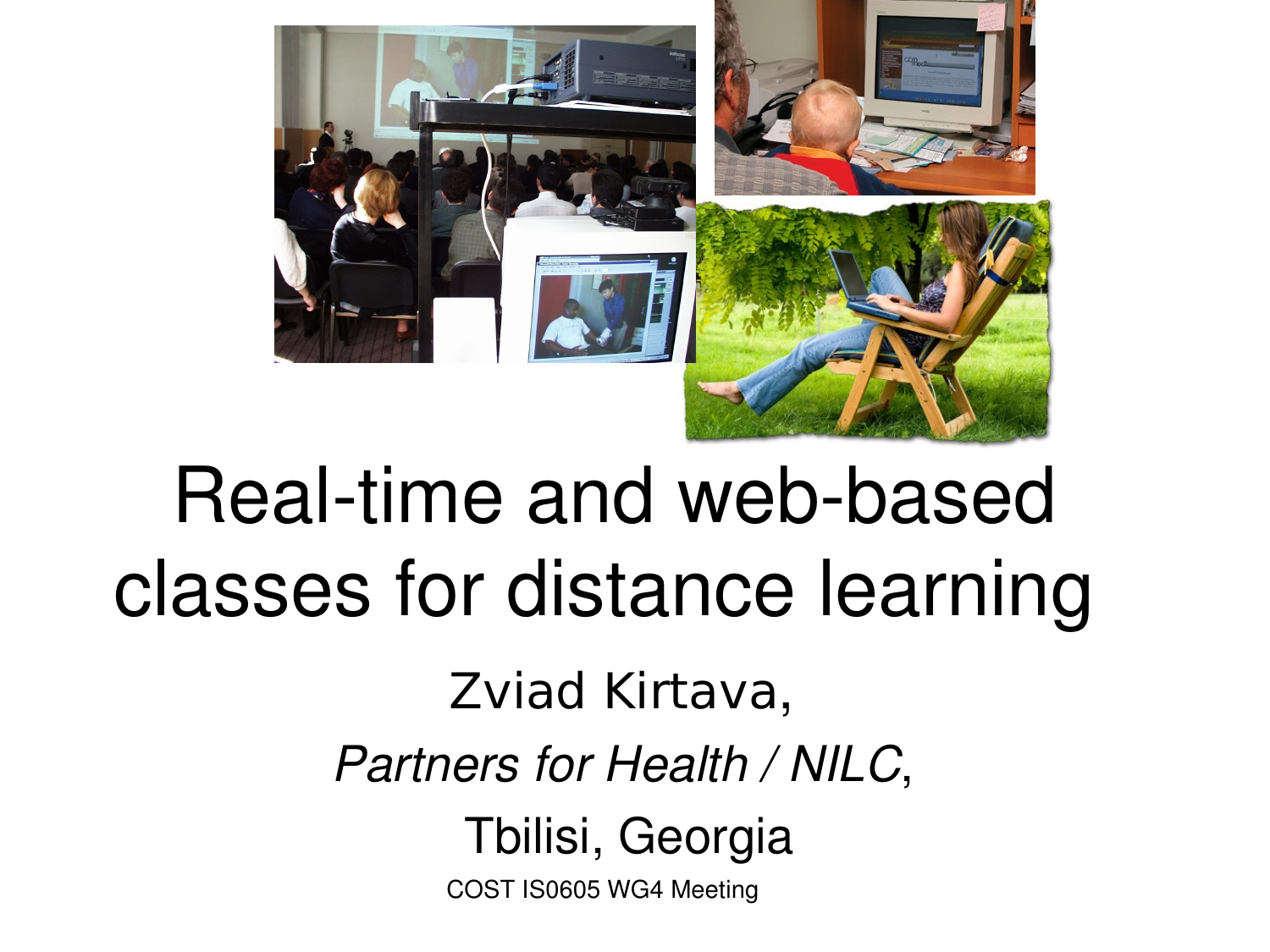## E-Health segments



COST IS0605 WG4 Meeting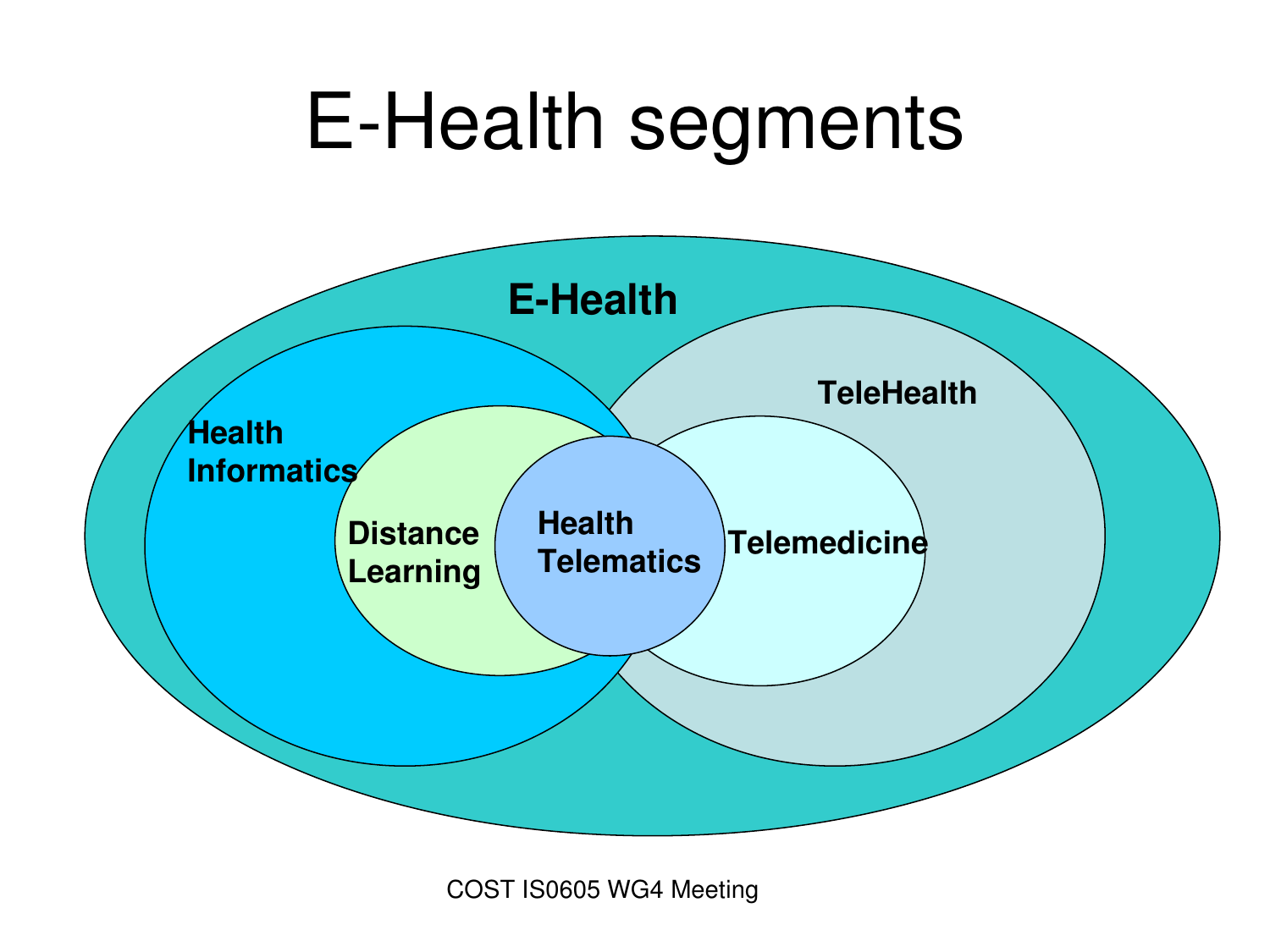# Teleeducation: Needs

- Workforce transformation rate ("change of professions")
- Rapidly evolving/transforming knowledge
- Medical Informatics keeping being informed
- Multimedia-enriched learning
- Globalization in education
- Limitations of traditional education
- High education standards worldwide
- Professionals' mobility
- Life-long learning
- Learning along with carrier
- Learning from home
- Learning from/to anywhere & at anytime
- Worldwide Networking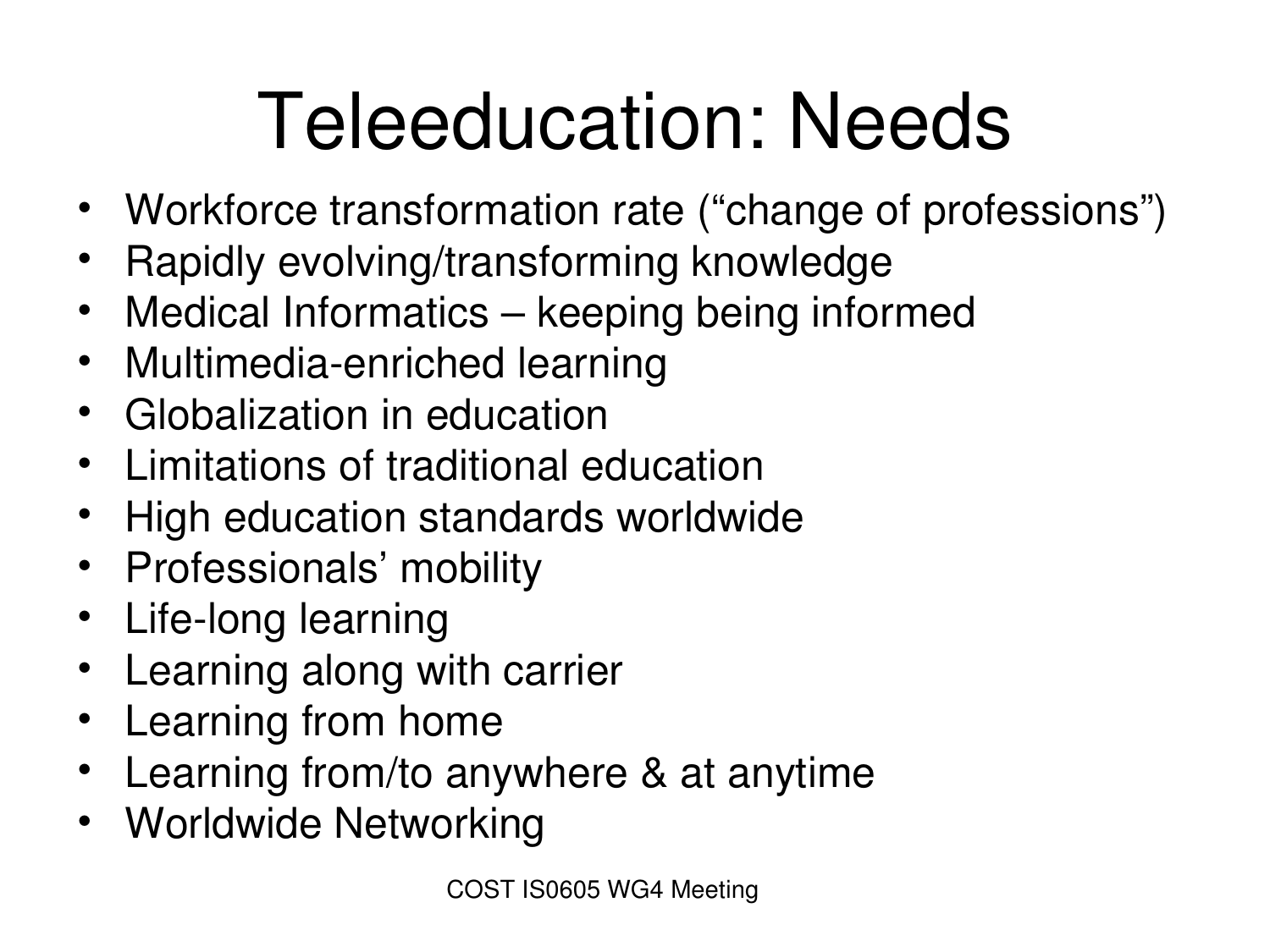### Networked Collaborative Learning

- Traditional Teacher-centered design of education *teacher teaches students* - seems outdated as passive, non-critical, less-innovative and less-creative.
- Future trend *Networked collaborative learning*, where learners work together, share resources, ask questions and support each other in their learning highly appropriate in the field of adult and continuing education
- Such model induces development a "**learning community**", sharing resources, knowledge, experience and responsibility through reciprocal collaborative learning.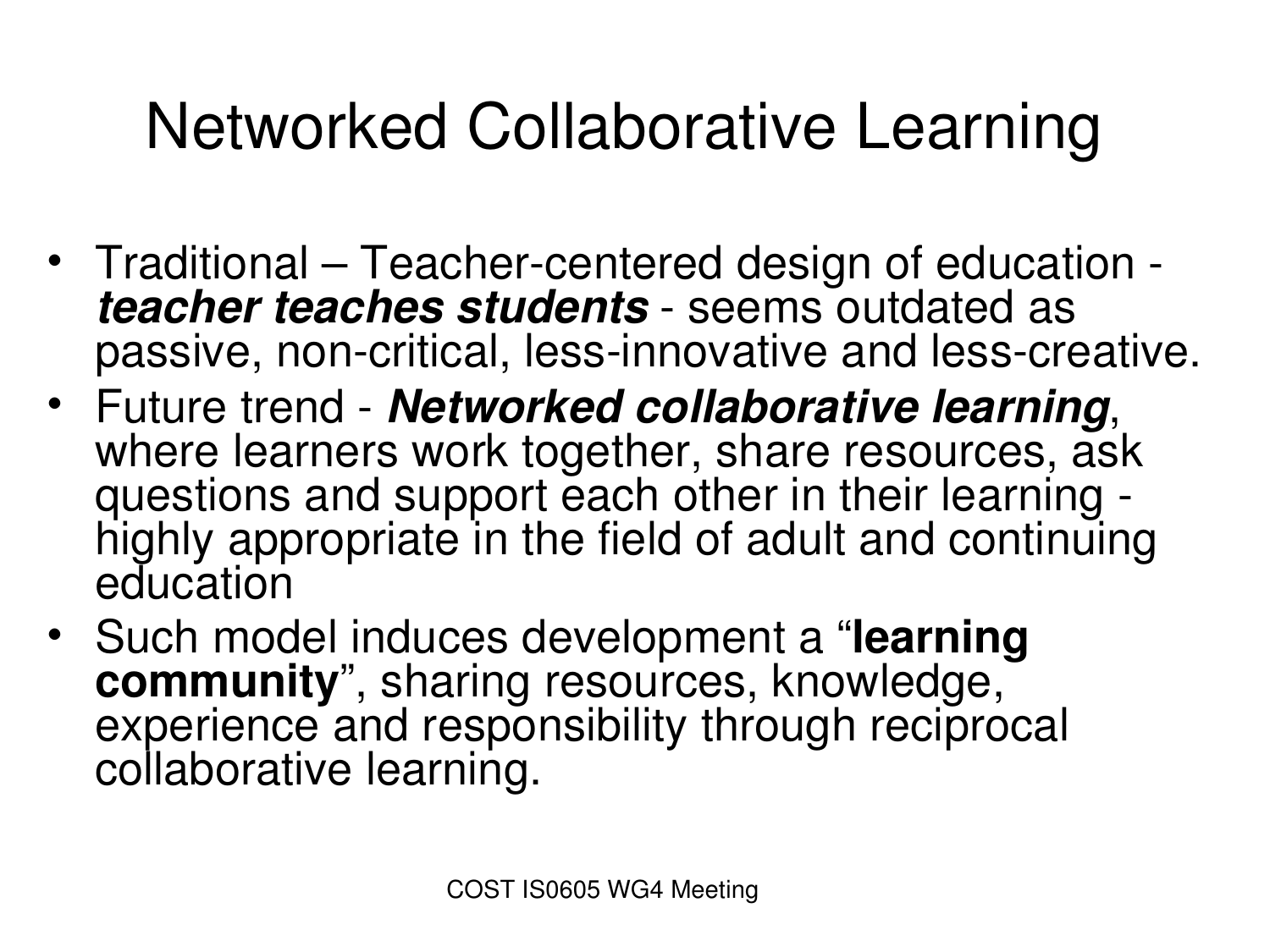## Modes of Teleeducation/Distance Learning

- 1. Electronic Resources of Medical Informatics: Evidence–Based Medicine databases, Clinical Practice Guidelines, Electronic Journals
- 2. Web-based courses lectures, presentations, self-assessment tools
- 3. Online real-time videoconferences/telelectures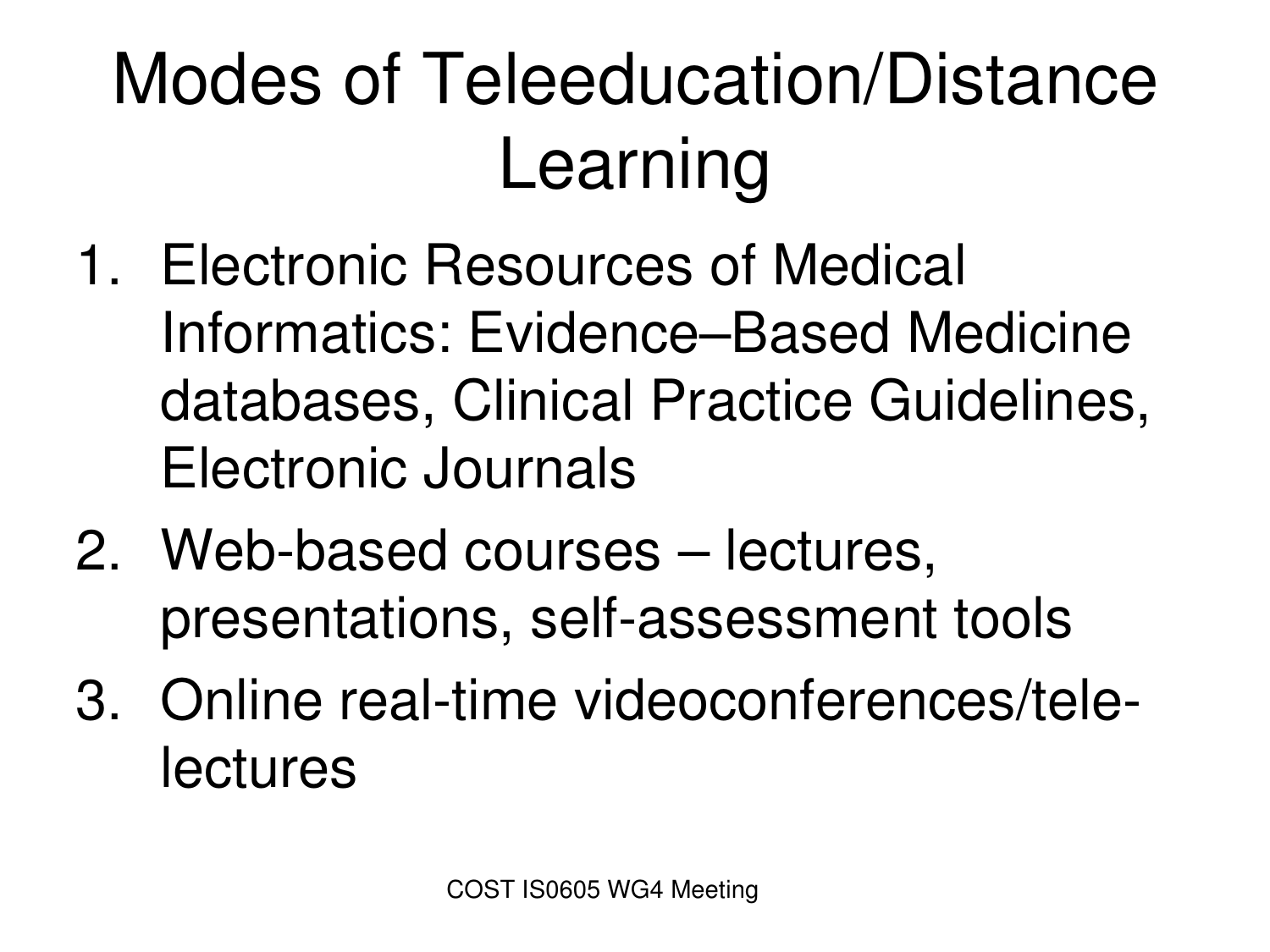## Web-based courses – Virtual Classrooms

#### Virtual Course (Web-Based Course) is based on:

- 1) client-server architecture;
- 2) hypertext + multimedia content;
- 3) asynchronous student access and
- 4) person-machine interactivity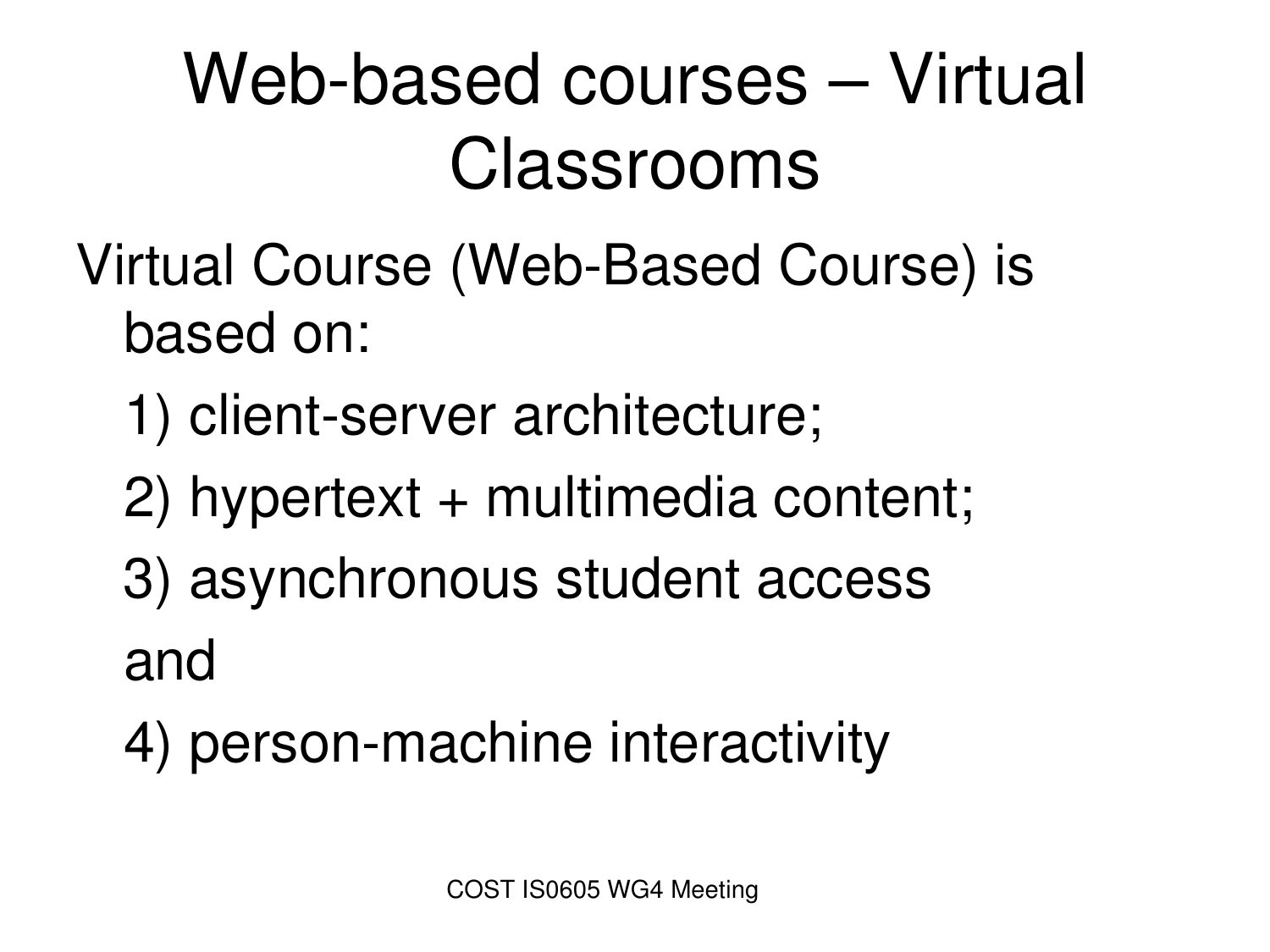### Web-based courses - requirements

- **Interoperability:** possibility to integrate with complementary software;
- Authentication of both instructor and student;
- **Functionality** of group-work environments;
- Data **mobility and reusability**;
- **Reuse of course contents** from existing resources (XML or SCORM);
- **Transfer** of course contents and student records between platforms
- **Programming** interfaces (API);
- **Extensibility**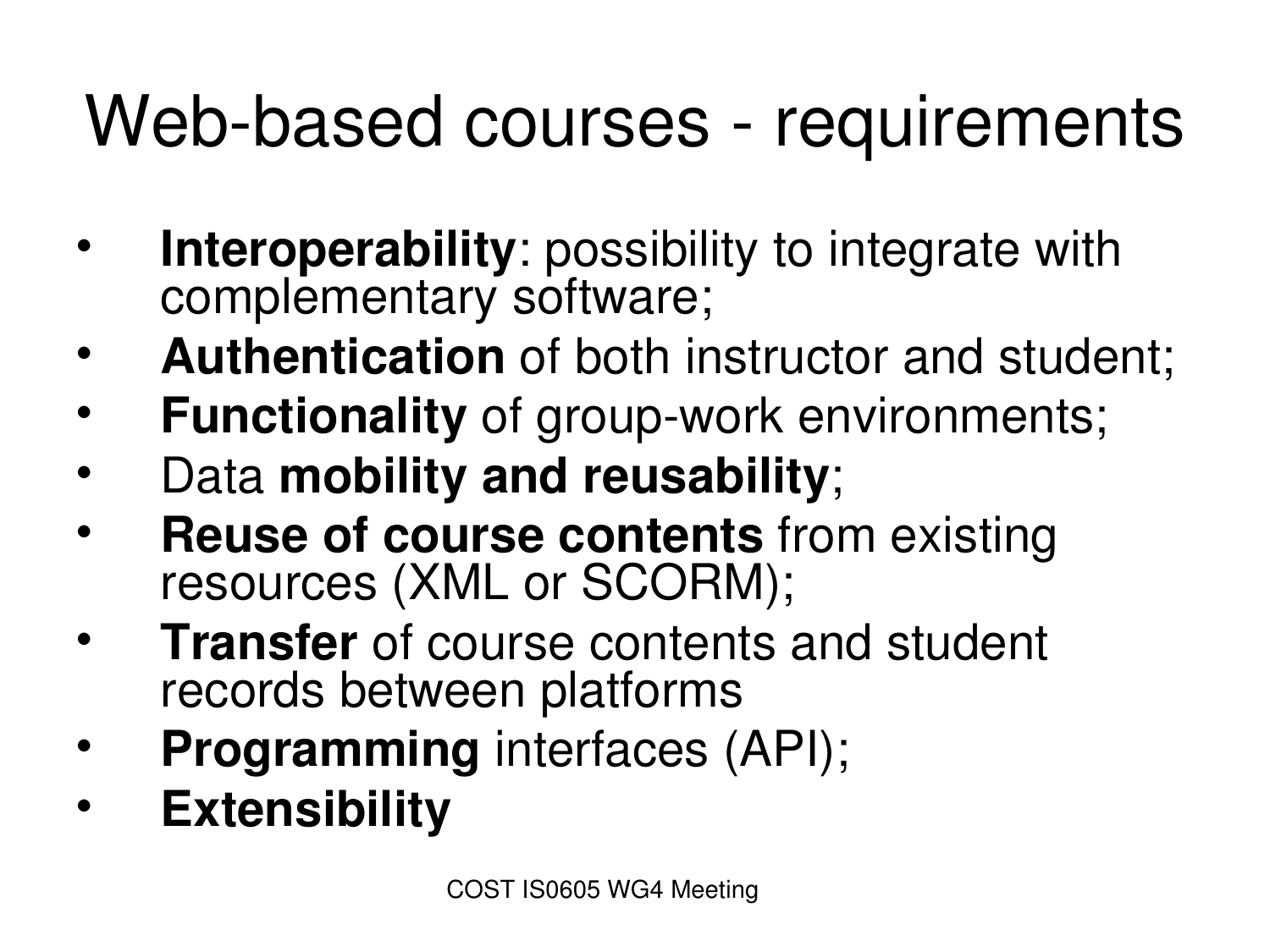#### Web-based courses - advantages

- **Accessibility** learning from anywhere if having Internet access ('mobile student" as well as "mobile teacher/instructor")
- **Authorship** applicability for multiple/collaborative authorship: working teams definition
- **Resource-manager** function active for sophisticated editing (upload/download, import/export/backup of content on server) and creation of index/glossary.
- **Teacher-student** communications available in forms of a) e-mail, b) discussion lists; c) special homework agenda follow-up; d) calendar test passing; e) bulletin board; f) suggestion of topics for future lectures by students.
- **Quizzes/Assessment** function self-assessment functionality for students, also used for instructor-guided courses;
- **Administration** easy form of users management (for students registration and access rights; for teachers – privilege setting, tasks assignment);
- **Easy access** to multiple web-based references;
- **No time constraint**
- **Less bandwidth dependency**
- **Easier solutions for language barriers**
- **Statistics** generating access statistics and reports. Easy assessments both for students and authors/lecturers performance tracking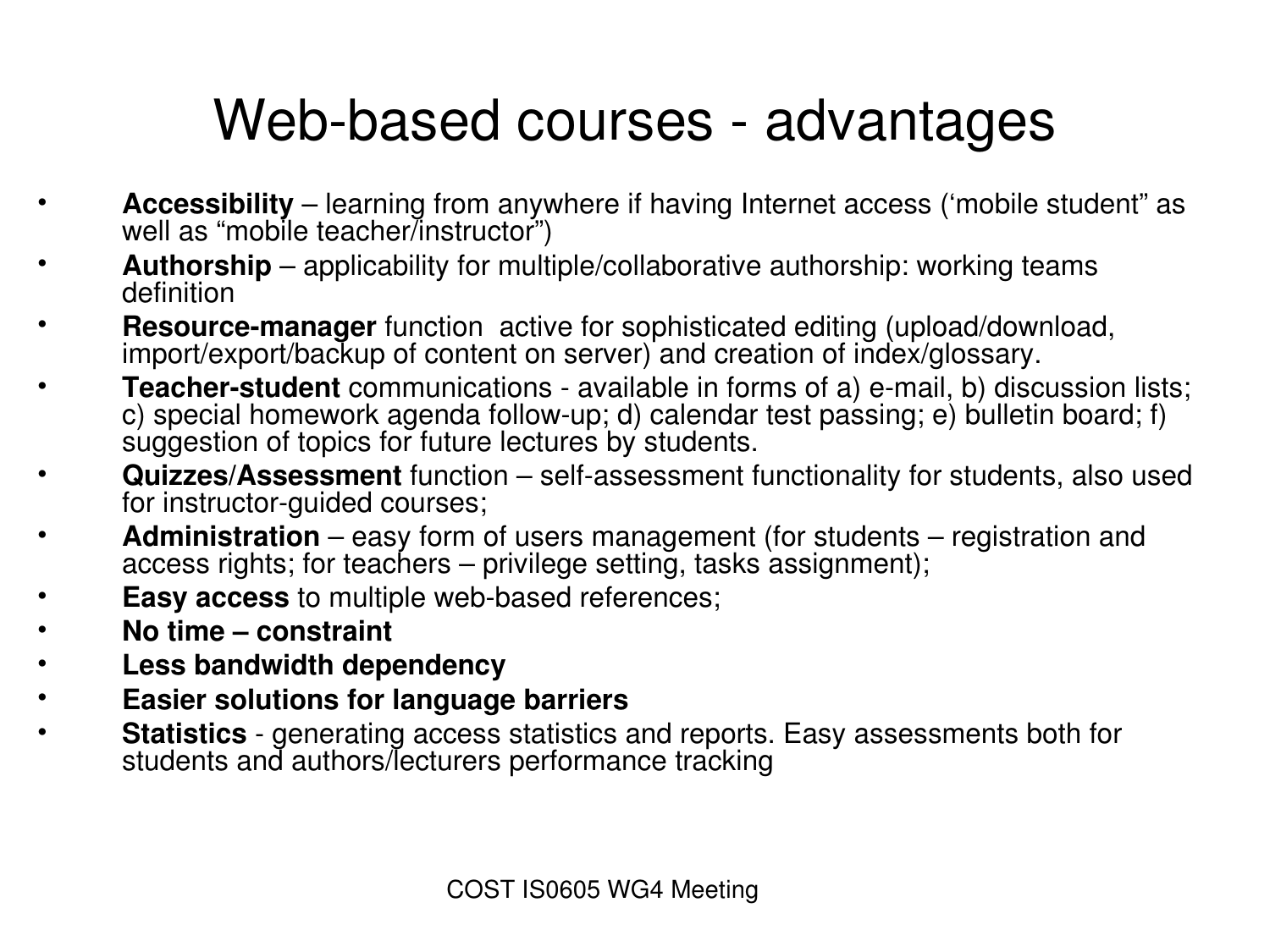# Web-based courses - limitations

- Limited/none tutor's guidance
- Limited interaction/feedback
- Limited customizing one size should fit all
- Limited creativity
- Self-motivation not enough for long time
- Problems of authenticity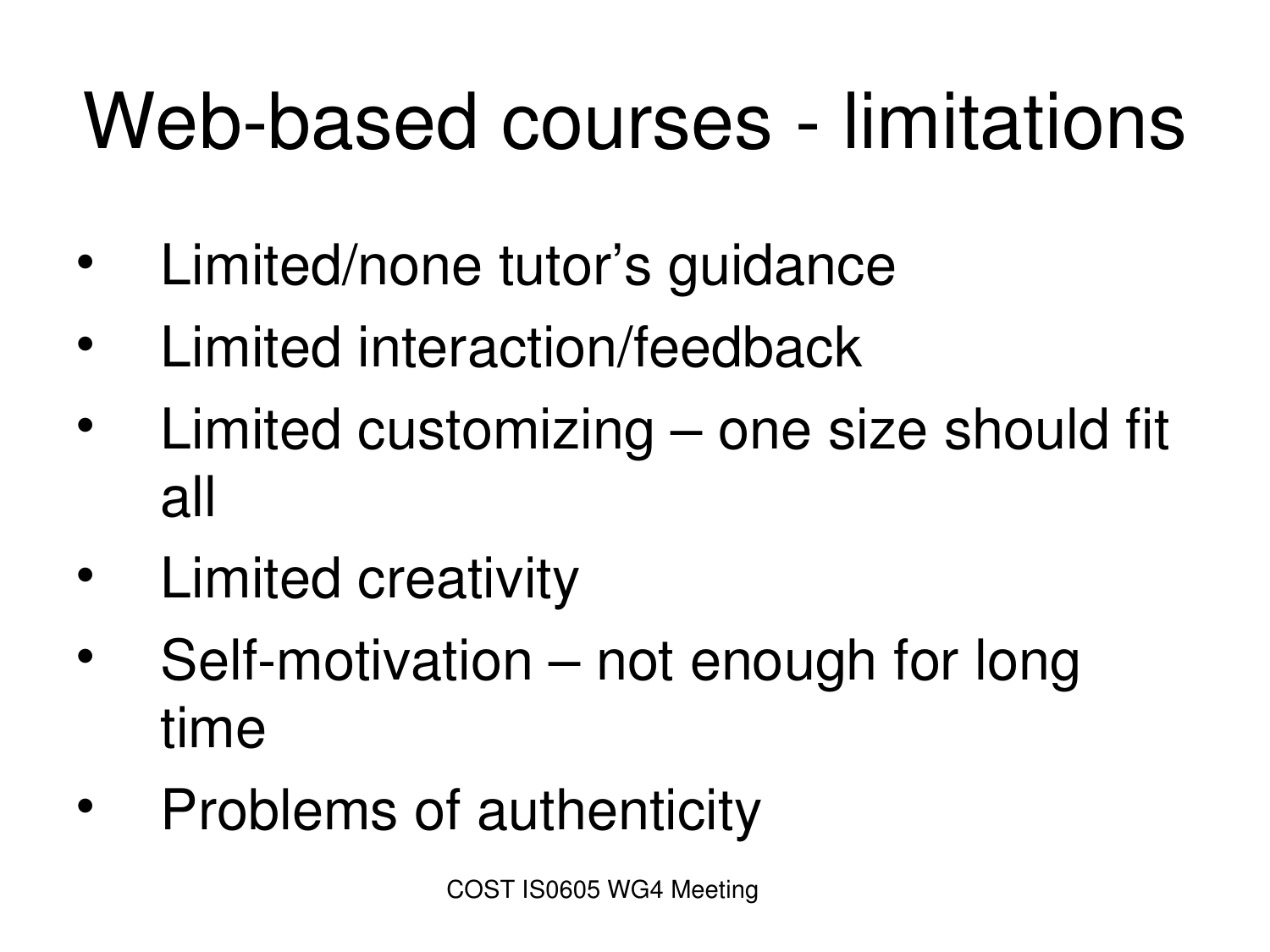Real-time interactive tele-lecturing – Strength/pros

- High Interaction
- Excellent feedback and more creativity
- Bringing several sites together
- Learners' society/networking
- International education at your/home workplace
- Better promotion of ITC in education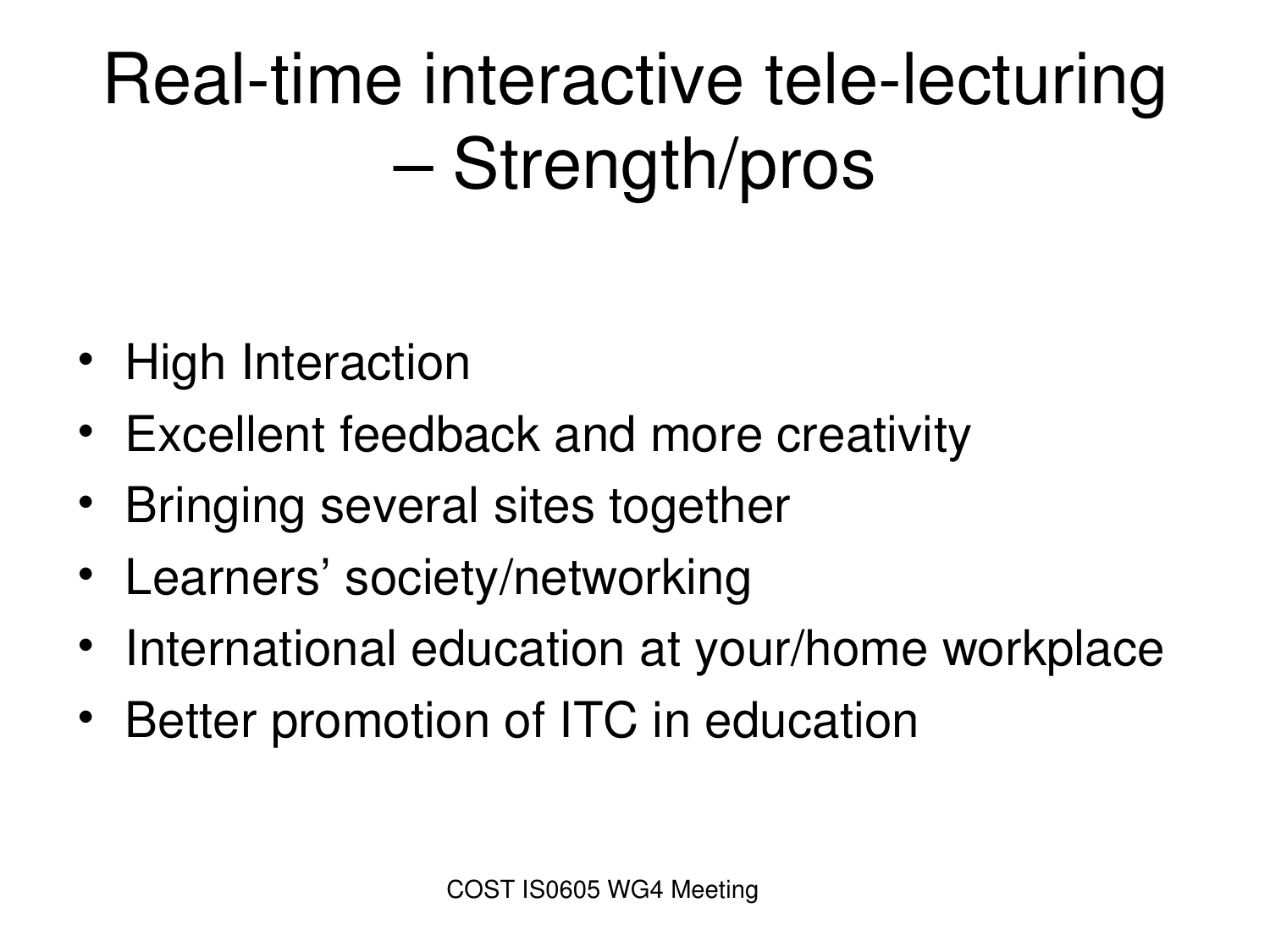## Real-time interactive telelecturing -Weaknesses/cons

- High cost (hardware/software/connection)
- Problem of getting everybody at certain time (especially in case of overseas projects)
- High bandwidth need
- Language barriers more obvious
- Certain participation is needed to justify ROI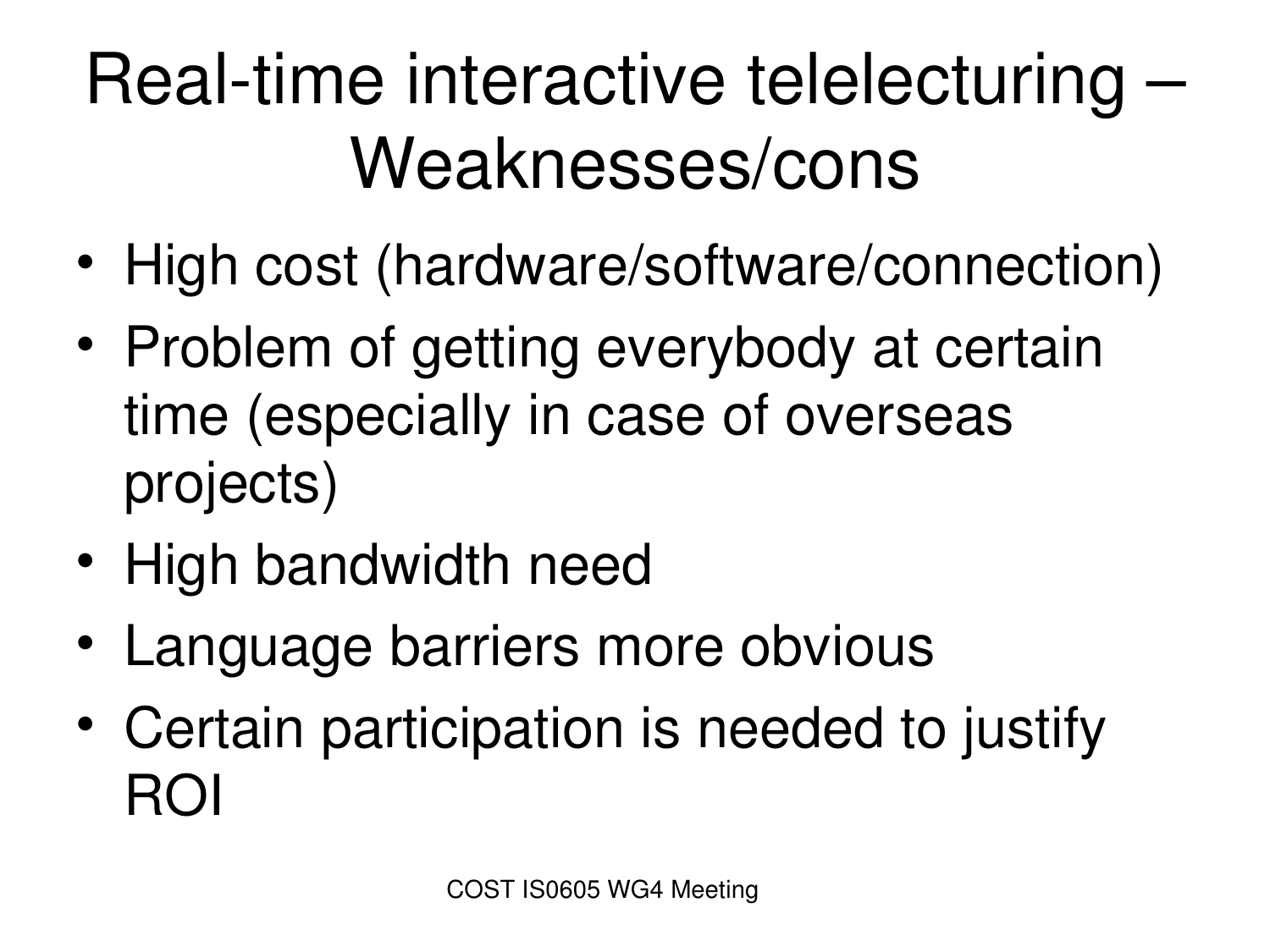## Our experience and points for collaboration

- Real-time online VTC courses 4 modules, 12 days, 3h/d - US-Georgian interactive DL program 2000-2001. Very high cost due to T1 line leasing, still unreliable connection, high satisfaction (84%).
- Web-based courses low cost, easier to prepare, LMS platform – ILIAS (will be presented by D. Jorjoliani on next meetings)
- User satisfaction methodology, Econometrics and uncertainty modeling would be useful for Econ@Tel partners to be elaborated during the project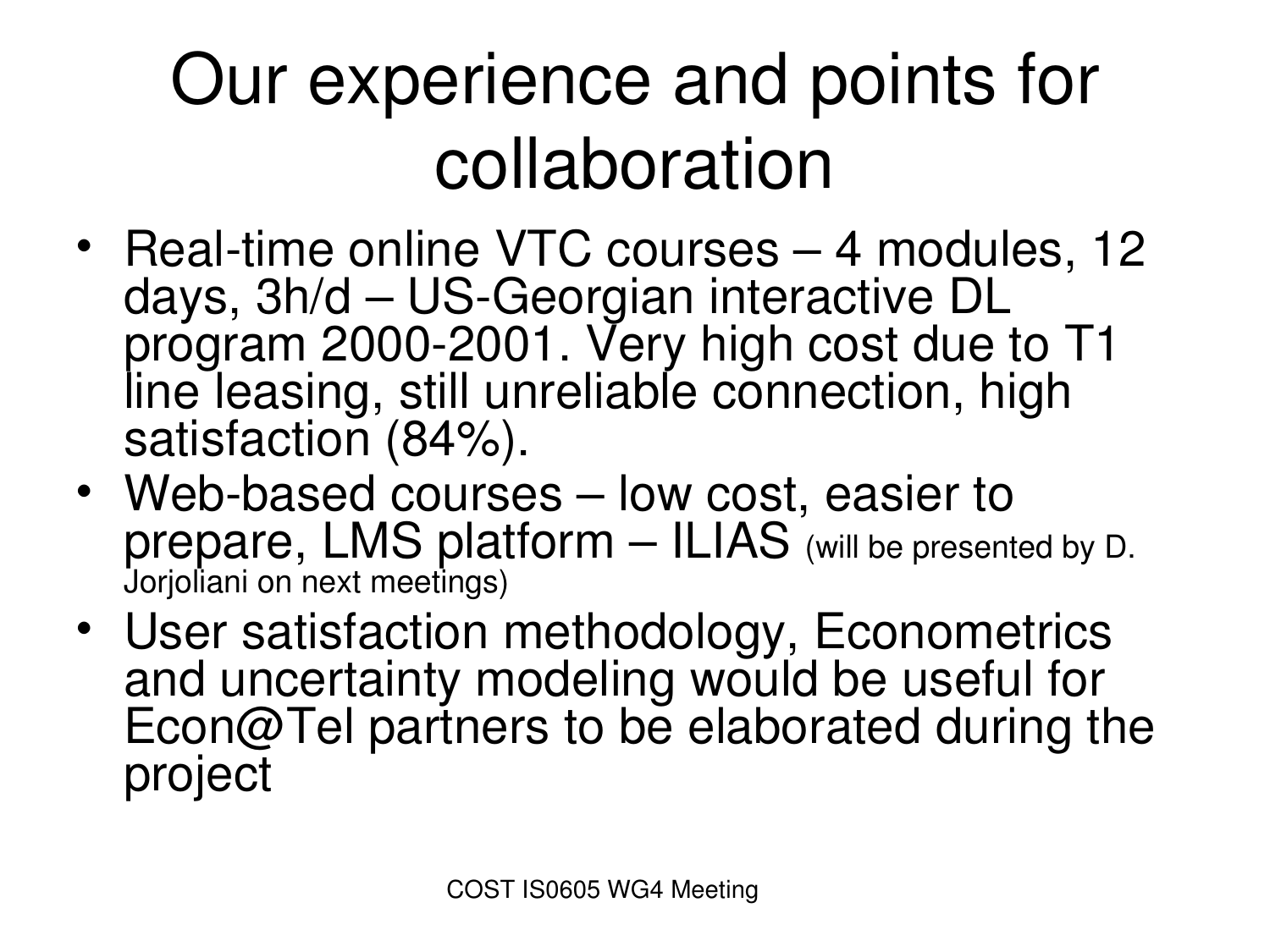## Steps to Go. Main Question: when to step up?

- a. Starting from providing access to Informatics databases and reference sources
- b. Introducing web-based courses for reading, homework, exams and networking
- c. Adding real-time interactive classes wherever and whenever appropriate, required, feasible, sustainable but only based on user needs rather than becoming a fashion.

Statistics and user satisfaction are essential as usual.